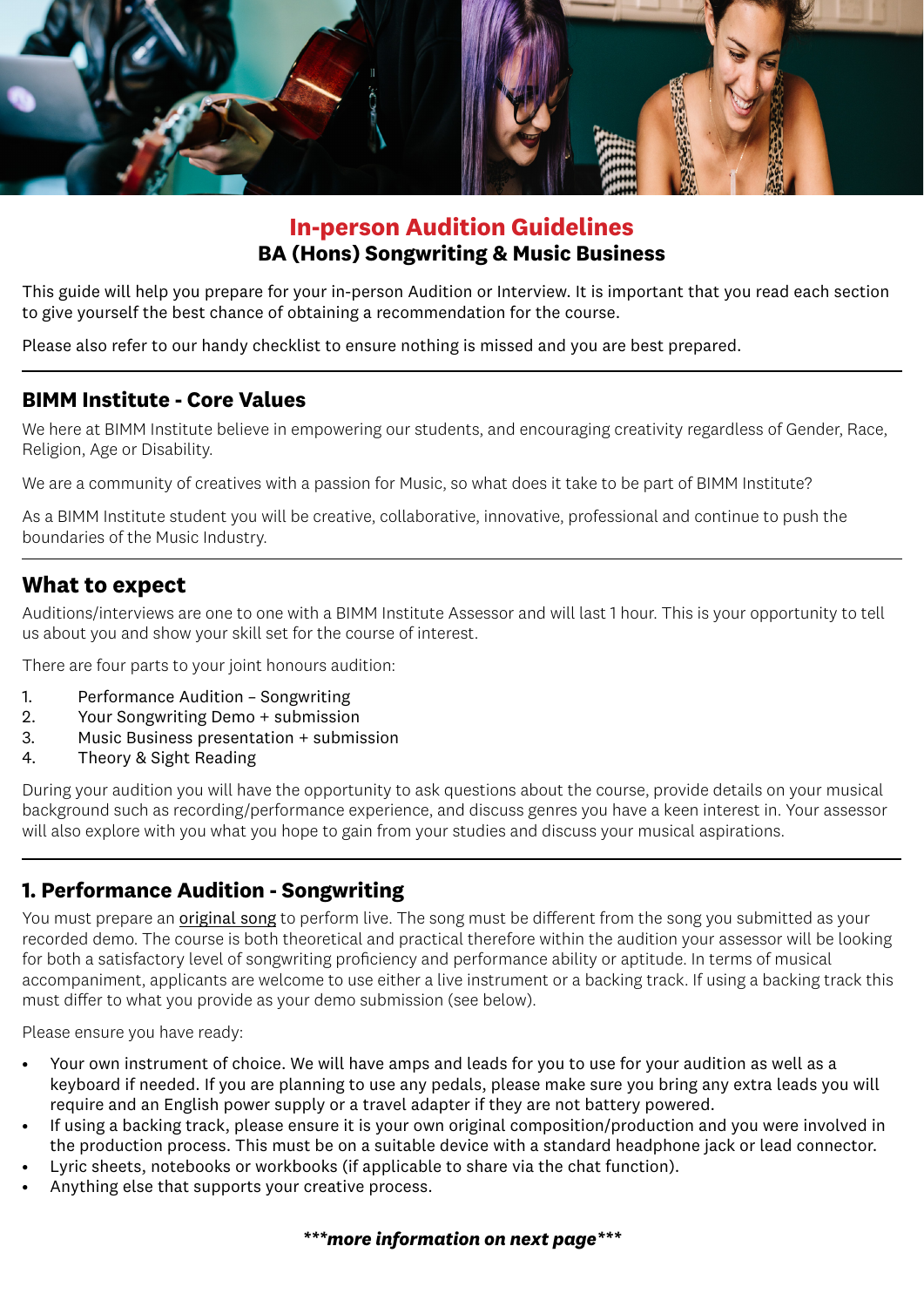# **2. Your Songwriting Demo + submission:**

We also require you to submit in advance a multi-track demo recording of a fully realized song. Your demo:

- Does not have to be mastered.
- Should have at least two tracks on the demo creating the whole song.
- Should be different to the song you will perform live in the audition.

A multi-track recording can constitute as a 'live' demo recorded in a studio arranged by the candidate OR a D.A.W. home demo that clearly shows arrangement and programming skills**.**

You will need to upload it to your preferred website. We recommend one of the following third party sites:

- **Soundcloud**
- **Spotify**
- YouTube
- Vimeo

Please note we cannot download your demos, please do not send us links to WeTransfer or email attachments. When your audio has been uploaded, please include a link to the demo using the below form. You need to complete this by the deadline given to you. Late submissions may not be considered. If you're concerned please speak to someone in the admissions team.

### **Applicant Songwriting Demo Submission Form**

Once this has been filled in please double check that the link works. You will then need to save and name the document in capital letters with your full name followed by the word 'SWDEMO' e.g. JOHNSMITHSWDEMO.

#### Please return this via email only to admissions@bimm.ac.uk.

### **3. Music Business Presentation + submission**

Please prepare a 5-minute presentation covering one of the following topics:

- A current development or issue within the music industry
- An area of the music business, a company or brand that interests you
- A prominent entrepreneur relevant to the music industry
- A music marketing campaign that caught your attention

The presentation will help create a discussion centre piece for your interview. It is not designed to test your presenting skills, but to encourage thought and conversation which will help determine suitability for the course.

You can deliver your presentation in a way you feel is effective to communicate your thoughts and ideas. For example; PowerPoint, video, a written piece you can talk through, or a series of blogs you have written.

### **Submitting your Supporting Material - Presentation Piece**

Please submit your supporting materials e.g. PowerPoint, Word document, videos through an online sharing platform such as:

- Google Drive
- One Drive
- **Dropbox**

When your material has been uploaded, please include a link in the below form. You need to complete this by the deadline given to you. Late submissions may not be considered. We cannot download your presentation, please do NOT send us links to WeTransfer or email attachments. Please use the submission form below only.

Please use the submission form below only. Your supporting material can also be brought in on a USB stick or even your own device I.e. laptop, tablet etc.